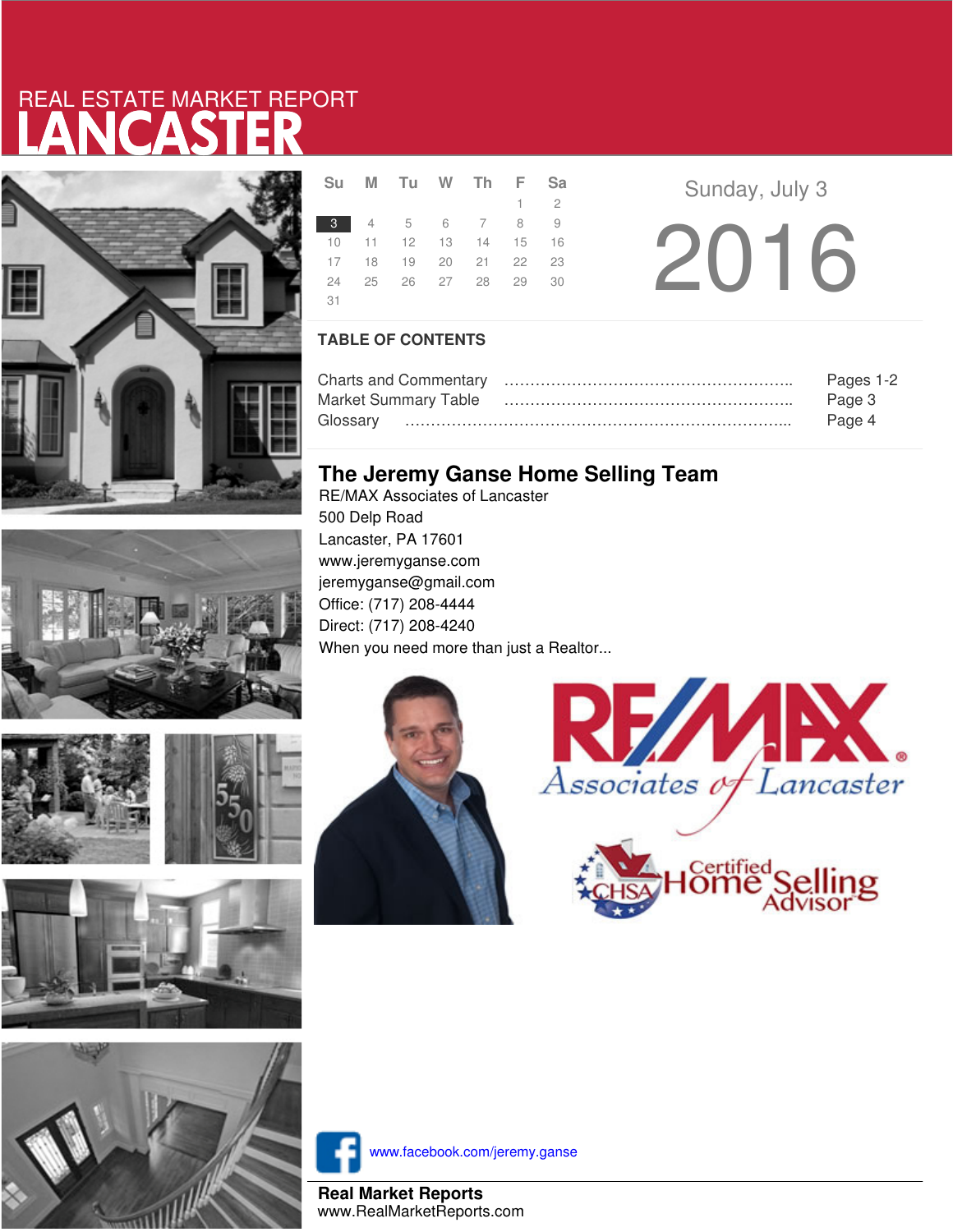

Sunday, July 3, 2016

## The Jeremy Ganse Home Selling Team

jeremyganse@gmail.com RE/MAX Associates of Lancaster Office: (717) 208-4444

at the real estate market. Currently there are 989 sales pending in the market overall, leaving 1977 listings still for sale. The resulting pending ratio is 33.3% (989 divided by 2,966). So you might be asking yourself, that's great... but what exactly does it mean? I'm glad you asked! *Let's take a look*

The pending ratio indicates the supply & demand of the market. Specifically, a high ratio means that listings are in demand and quickly going to contract. Alternatively, a low ratio means there are not enough qualified buyers for the existing supply.

**"Current inventory is described as mildly active."**

Taking a closer look, we notice that the \$150K - \$200K price range has a relatively large number of contracts pending sale.

We also notice that the \$150K - \$200K price range has a relatively large inventory of properties for sale at 314 listings. The average list price (or asking price) for all properties in this market is \$272,744.





A total of 2694 contracts have closed in the last 6 months with an average sold price of \$204,192. Breaking it down, we notice that the \$150K - \$200K price range contains the highest number of sold listings.

Alternatively, a total of 1442 listings have failed to sell in that same period of time. Listings may fail to sell for many reasons such as being priced too high, having been inadequately marketed, the property was in poor condition, or perhaps the owner had second thoughts about selling at this particular time. The \$150K - \$200K price range has the highest number of off-market listings at 260 properties.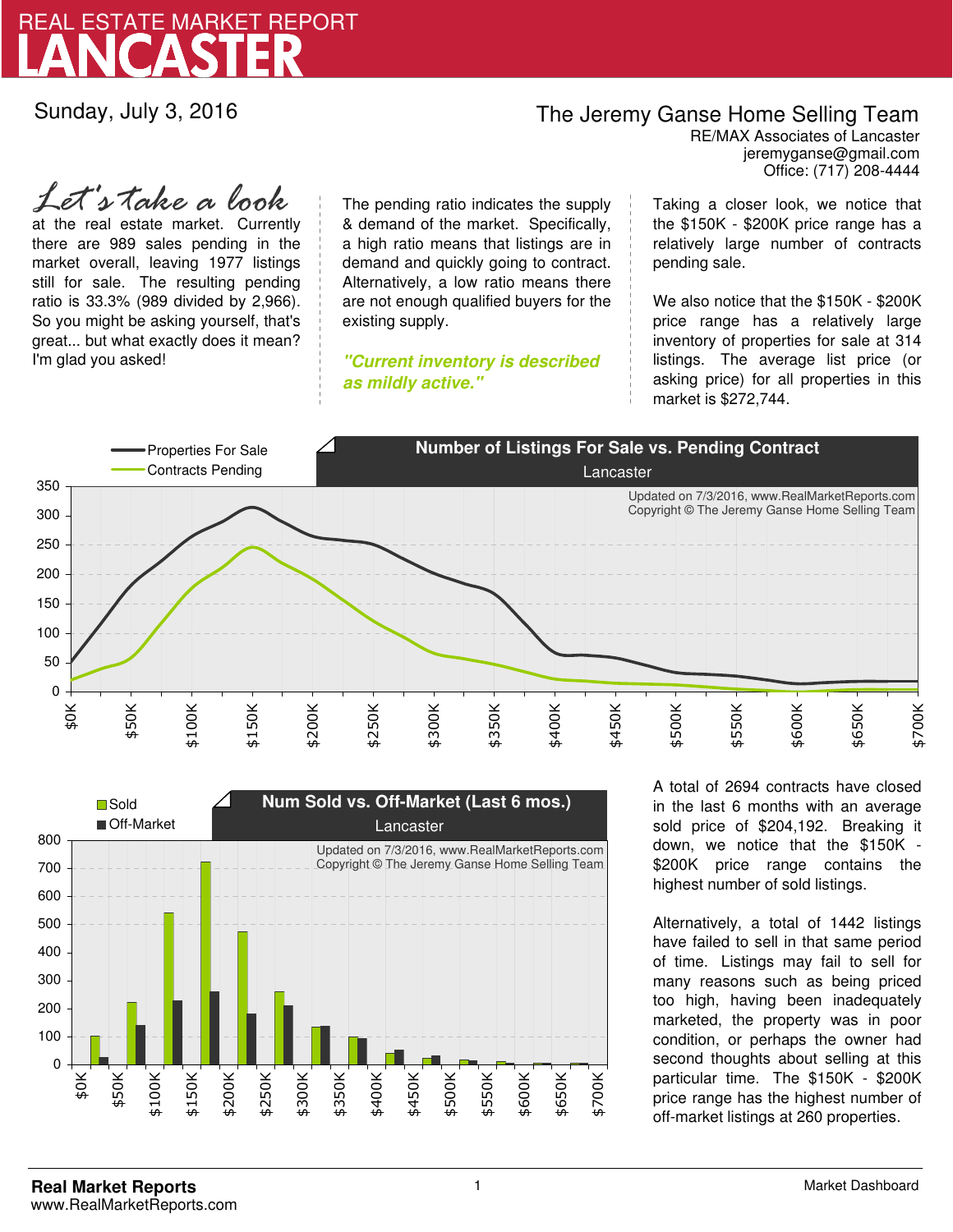## LANCASTER REAL ESTATE MARKET REPORT

Sunday, July 3, 2016

### The Jeremy Ganse Home Selling Team

jeremyganse@gmail.com RE/MAX Associates of Lancaster Office: (717) 208-4444

Looking at the chart to the right, you might be wondering why average days on market (DOM) is important. This is a useful measurement because it can help us to determine whether we are in a buyer's market (indicated by high DOM), or a seller's market (indicated by low DOM). Active listings (properties for sale) have been on the market for an average of 138 days.

Analysis of sold properties for the last six months reveals an average sold price of \$204,192 and 54 days on market. Notice that properties in the \$400K - \$450K price range have sold quickest over the last six months.

The recent history of sales can be seen in the two charts below. The average sold price for the last 30 days was \$217,363 with an average DOM of 42 days.

Since the recent DOM is less than the average DOM for the last 6 months, it is a positive indicator for demand. It is always important to realize that real estate markets can fluctuate due to many factors, including shifting interest rates, the economy, or seasonal changes.



### **"The average list-to-sales ratio for this area is 97.9%."**

Ratios are simple ways to express the difference between two values such as list price and sold price. In our case, we typically use the list-to-sale ratio to determine the percentage of the final list price that the buyer ultimately paid. It is a very common method to help buyers decide how much to offer on a property.

Analysis of the absorption rate indicates an inventory of 4.4 months based on the last 6 months of sales. This estimate is often used to determine how long it would take to sell off the current inventory of properties if all conditions remained the same. It is significant to mention that this estimate does not take into consideration any additional properties that will come onto the market in the future.



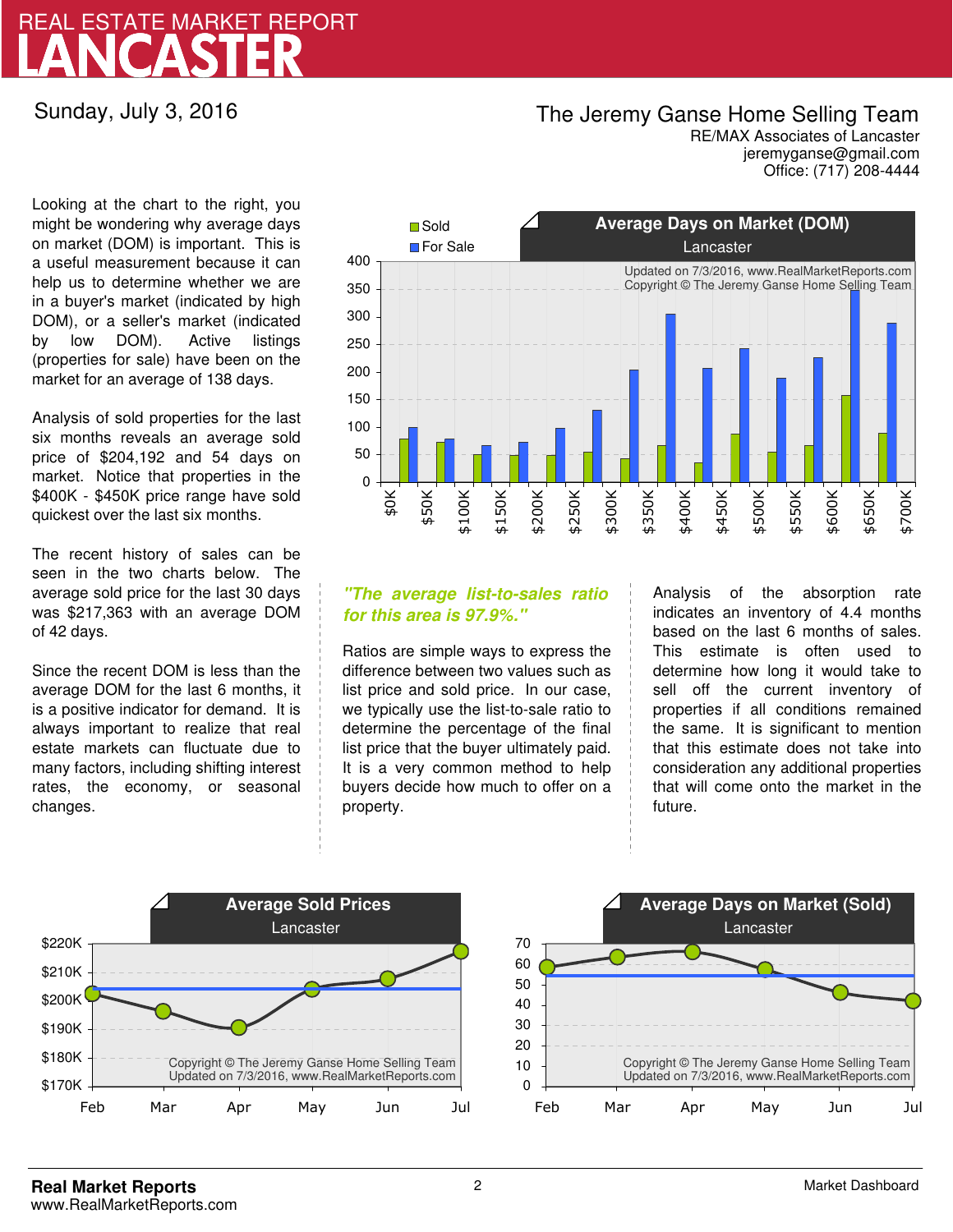# LANCASTER REAL ESTATE MARKET REPORT

Sunday, July 3, 2016

## The Jeremy Ganse Home Selling Team

jeremyganse@gmail.com RE/MAX Associates of Lancaster Office: (717) 208-4444

|                                    |                    | <b>Contracts Pending [2]</b> |                         |                   | Off-Market in the Last 6 Months [3] |         |                               |                 |            | <b>Absorption Rate</b> |                   |                   |  |              |      |
|------------------------------------|--------------------|------------------------------|-------------------------|-------------------|-------------------------------------|---------|-------------------------------|-----------------|------------|------------------------|-------------------|-------------------|--|--------------|------|
|                                    |                    |                              | For Sale <sup>[1]</sup> |                   |                                     |         | Sold in the Last 6 Months [4] |                 |            |                        |                   |                   |  |              |      |
|                                    | <b>Price Range</b> | Total                        | Avg                     | Avg               | Total                               | Pending | <b>Total</b>                  | <b>Total</b>    | Avg        | Avg Orig               | Avg               | Avg               |  | List to      | Mos. |
| Min.                               | Max.               | <b>Num</b>                   | <b>DOM</b>              | <b>List Price</b> | <b>Num</b>                          | Ratio   | <b>Num</b>                    | <b>Num</b>      | <b>DOM</b> | <b>List Price</b>      | <b>List Price</b> | <b>Sold Price</b> |  | <b>Sales</b> |      |
| \$0                                | \$49,999           | 50                           | 99                      | \$40,342          | 20                                  | 28.6%   | 27                            | 103             | 78         |                        | \$38,750          | \$34,479          |  | 89.0%        | 2.9  |
| \$50,000                           | \$99,999           | 181                          | 78                      | \$78,376          | 58                                  | 24.3%   | 142                           | 223             | 72         |                        | \$80,370          | \$75,945          |  | 94.5%        | 4.9  |
| \$100,000                          | \$149,999          | 264                          | 68                      | \$128,575         | 176                                 | 40.0%   | 228                           | 541             | 51         |                        | \$131,439         | \$128,676         |  | 97.9%        | 2.9  |
| \$150,000                          | \$199,999          | 314                          | 72                      | \$175,605         | 246                                 | 43.9%   | 260                           | 723             | 49         |                        | \$177,604         | \$175,078         |  | 98.6%        | 2.6  |
| \$200,000                          | \$249,999          | 265                          | 98                      | \$227,865         | 192                                 | 42.0%   | 183                           | 475             | 48         |                        | \$227,500         | \$223,884         |  | 98.4%        | 3.3  |
| \$250,000                          | \$299,999          | 251                          | 131                     | \$277,607         | 121                                 | 32.5%   | 211                           | 262             | 55         |                        | \$274,097         | \$270,405         |  | 98.7%        | 5.7  |
| \$300,000                          | \$349,999          | 202                          | 204                     | \$327,009         | 66                                  | 24.6%   | 138                           | 135             | 44         |                        | \$328,877         | \$323,733         |  | 98.4%        | 9.0  |
| \$350,000                          | \$399,999          | 167                          | 305                     | \$376,160         | 47                                  | 22.0%   | 94                            | 100             | 66         |                        | \$377,230         | \$370,112         |  | 98.1%        | 10.0 |
| \$400,000                          | \$449,999          | 67                           | 207                     | \$425,389         | 22                                  | 24.7%   | 54                            | 40              | 35         |                        | \$426,862         | \$418,908         |  | 98.1%        | 10.1 |
| \$450,000                          | \$499,999          | 58                           | 243                     | \$480,771         | 15                                  | 20.5%   | 32                            | 25              | 87         |                        | \$488,262         | \$475,405         |  | 97.4%        | 13.9 |
| \$500,000                          | \$549,999          | 33                           | 189                     | \$529,282         | 12                                  | 26.7%   | 16                            | 18              | 55         |                        | \$536,383         | \$525,106         |  | 97.9%        | 11.0 |
| \$550,000                          | \$599,999          | 27                           | 227                     | \$584,330         | 5                                   | 15.6%   | $\overline{7}$                | 12              | 66         |                        | \$589,251         | \$572,443         |  | 97.1%        | 13.5 |
| \$600,000                          | \$649,999          | 14                           | 348                     | \$629,114         | 0                                   | 0.0%    | $\overline{7}$                | $\overline{5}$  | 157        |                        | \$639,340         | \$620,100         |  | 97.0%        | 16.8 |
| \$650,000                          | \$699,999          | 18                           | 289                     | \$685,050         | 4                                   | 18.2%   | $6\phantom{1}6$               | $6\phantom{1}6$ | 89         |                        | \$726,600         | \$679,333         |  | 93.5%        | 18.0 |
| \$700,000                          | $+$                | 66                           | 177                     | \$973,058         | 5                                   | 7.0%    | 37                            | 26              | 81         |                        | \$952,107         | \$898,702         |  | 94.4%        | 15.2 |
| <b>Market Summary &gt;&gt;&gt;</b> |                    | 1,977                        | 138                     | \$272,744         | 989                                 | 33.3%   | 1,442                         | 2,694           | 54         |                        | \$208,517         | \$204,192         |  | 97.9%        | 4.4  |

Status = [1] A; [2] P; [3] E, L, W; [4] C

County = Lancaster

1

Property Type = Residential/Farm

Date Range = 01/03/2016 to 07/03/2016 contract to 07/03/2016